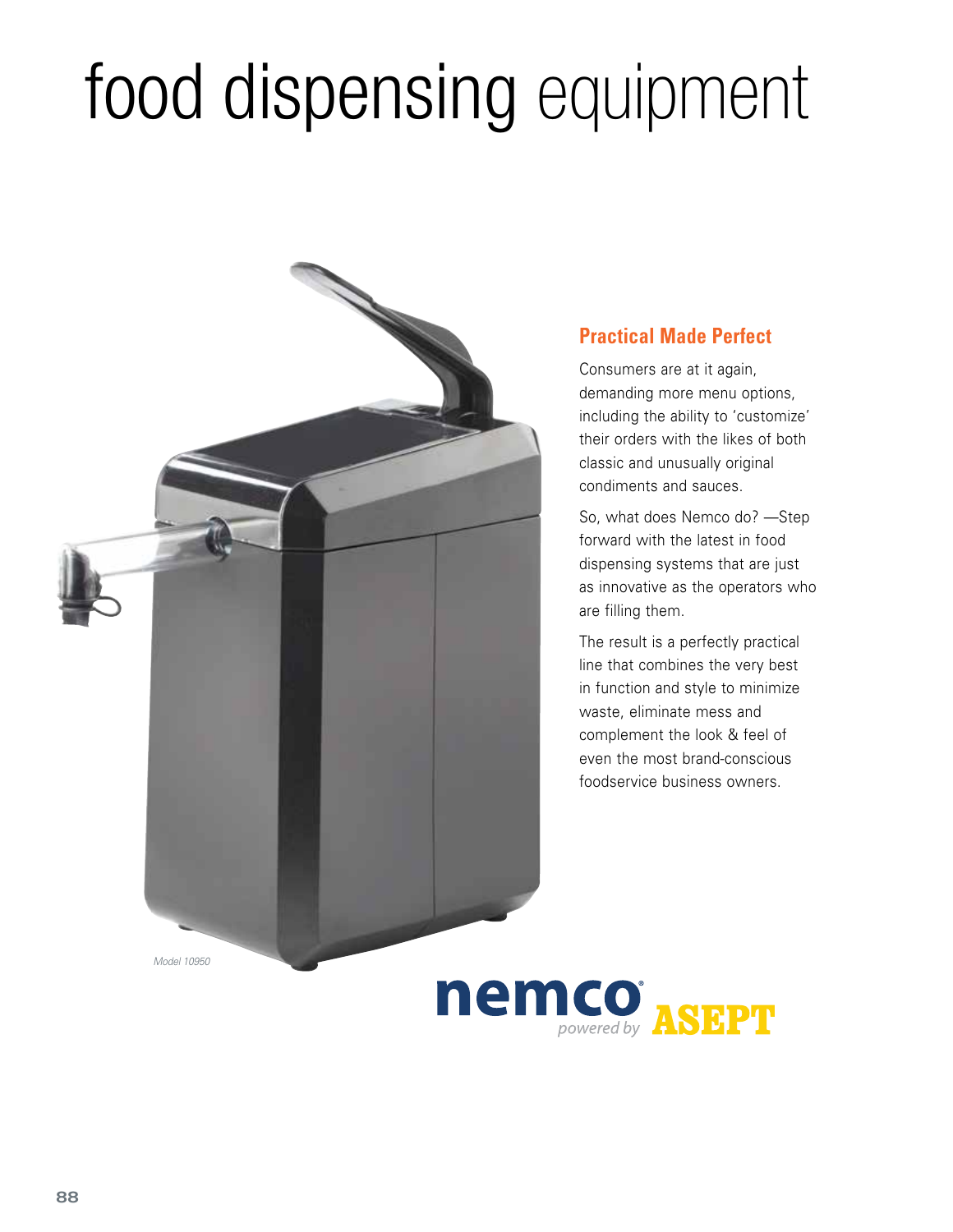

# **Plastic Countertop Dispensers** (NEW!

Nemco's plastic countertop dispensers powered by Asept feature a smooth, easy-to-activate pump that delivers an accurate, no-drip portion of your customers' favorite condiments and sauces. A sleek, simple design maintains a great appearance on its own, but also accommodates custom graphics. It's the perfect self-serve solution!

| Model # |  |
|---------|--|
| 10950   |  |
| 10951   |  |

(NSE)

Description Size (W x D x H) Black/Black Dispenser (UNI-2)<sup>1</sup> Black/White Dispenser (UNI-2)<sup>1</sup>

/2" x 13" x 171 /3" /2" x 13" x 171 /3"

#### **suggested uses**

*Durable, but lightweight and portable, the plastic countertop dispenser is a great delivery system for condiments and sauces in a wide range of self-serve applications.*

### Stainless-Steel Countertop and Drop-In Dispensers *NEW!*

Take your self-serve station to another level with Nemco's stainless-steel dispensers. They offer all the portion-control, accuracy and user-friendly features of the plastic dispensers, but with a different look to match the aesthetic and appearance of a unique dining area. Available in models that can stand freely on the counter or, if a lower profile is desired, models that can be dropped into a countertop cut-out.

| Description                                         | Siz             |
|-----------------------------------------------------|-----------------|
| Single Dispenser (SS6L-1) <sup>1</sup>              | $6^{1/2}$       |
| Double Dispenser (SS6L-2) <sup>1</sup>              | 10 <sup>7</sup> |
| Triple Dispenser (SS6L-3) <sup>1</sup>              | 16 <sup>3</sup> |
| Quadruple Dispenser (SS6L-4) <sup>1</sup>           | 21 <sup>7</sup> |
| Quintuple Dispenser (SS6L-5) <sup>1</sup>           | 27 <sup>3</sup> |
| Single Drop-In Dispenser (SS6L-1DI) <sup>1</sup>    | $7\frac{5}{8}$  |
| Double Drop-In Dispenser (SS6L-2DI) <sup>1</sup>    | 12"             |
| Triple Drop-In Dispenser (SS6L-3DI) <sup>1</sup>    | $17^{1}$        |
| Quadruple Drop-In Dispenser (SS6L-4DI) <sup>1</sup> | 23"             |
| Quintuple Drop-In Dispenser (SS6L-5DI) <sup>1</sup> | 28 <sup>1</sup> |
|                                                     |                 |

Size (W x D x H) /2" x 131 /4" x 183 /4" /8" x 131 /4" x 183 /4" /8" x 131 /4" x 183 /4" /8" x 131 /4" x 183 /4" /8" x 131 /4" x 183 /4" 7<sup>5</sup>/8" x 14" x 12" \* 12" x 14" x 12" \* 17<sup>1</sup>/<sub>2</sub>" x 14" x 12" \*  $10^{1}$  23" x 14" x 12" \* 28<sup>1</sup>/<sub>2</sub>" x 14" x 12" \*

#### **suggested uses**

*A great self-service solution for dining areas where a stainless steel exterior blends with the aesthetic of the room or matches the appearance of other equipment and counters. Available in single through quintuple models, countertop or drop-in.*





*\* Above the counter dimensions.*